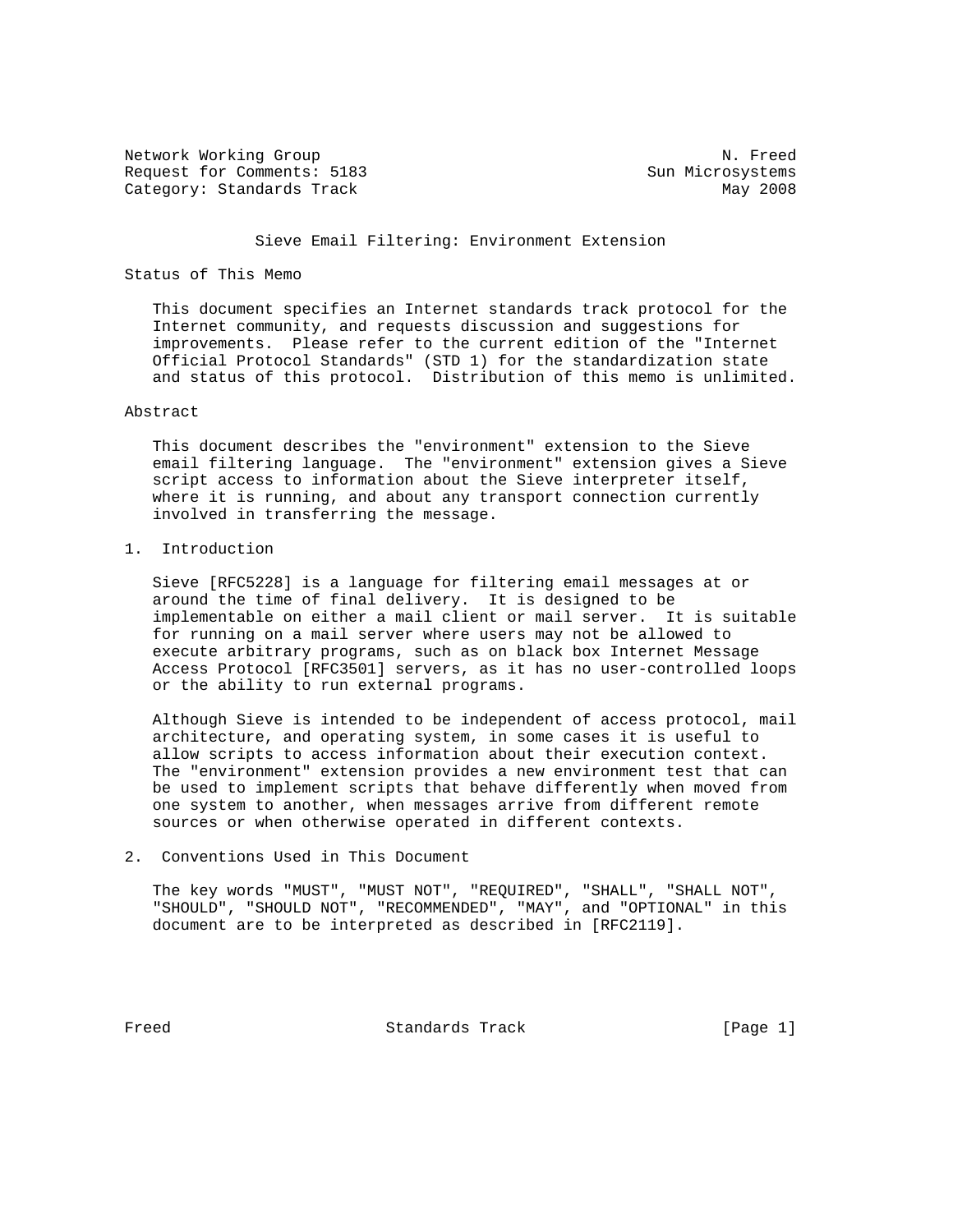The terms used to describe the various components of the Sieve language are taken from Section 1.1 of [RFC5228].

 This document refers to the ABNF productions IPv4-address-literal, IPv6-address-literal, and General-address-literal defined in Section 4.1.3 of [RFC2821].

 The location item makes use of standard terms for email service components. Additional information and background on these terms can be found in [EMAIL-ARCH].

3. Capability Identifiers

 The capability string associated with the extension defined in this document is "environment".

4. Environment Test

 Usage: environment [COMPARATOR] [MATCH-TYPE] <name: string> <key-list: string-list>

 The environment test retrieves the item of environment information specified by the name string and matches it to the values specified in the key-list argument. The test succeeds if a match occurs. The type of match defaults to ":is" and the default comparator is "i;ascii-casemap".

 The current message is not a direct source of information for the environment test; the item of information specified by the name string is extracted from the script's operating environment and the key-list argument comes from the script.

 The environment test MUST fail unconditionally if the specified information item does not exist. A script MUST NOT fail with an error if the item does not exist. This allows scripts to be written that handle nonexistent items gracefully. In particular, the test:

if environment :contains "item" "" { ... }

 only succeeds if "item" is known to the implementation, and always succeeds if it is.

 The "relational" extension [RFC5231] adds a match type called ":count". The count of an environment test is 0 if the environment information returned is the empty string, or 1 otherwise.

Freed Standards Track [Page 2]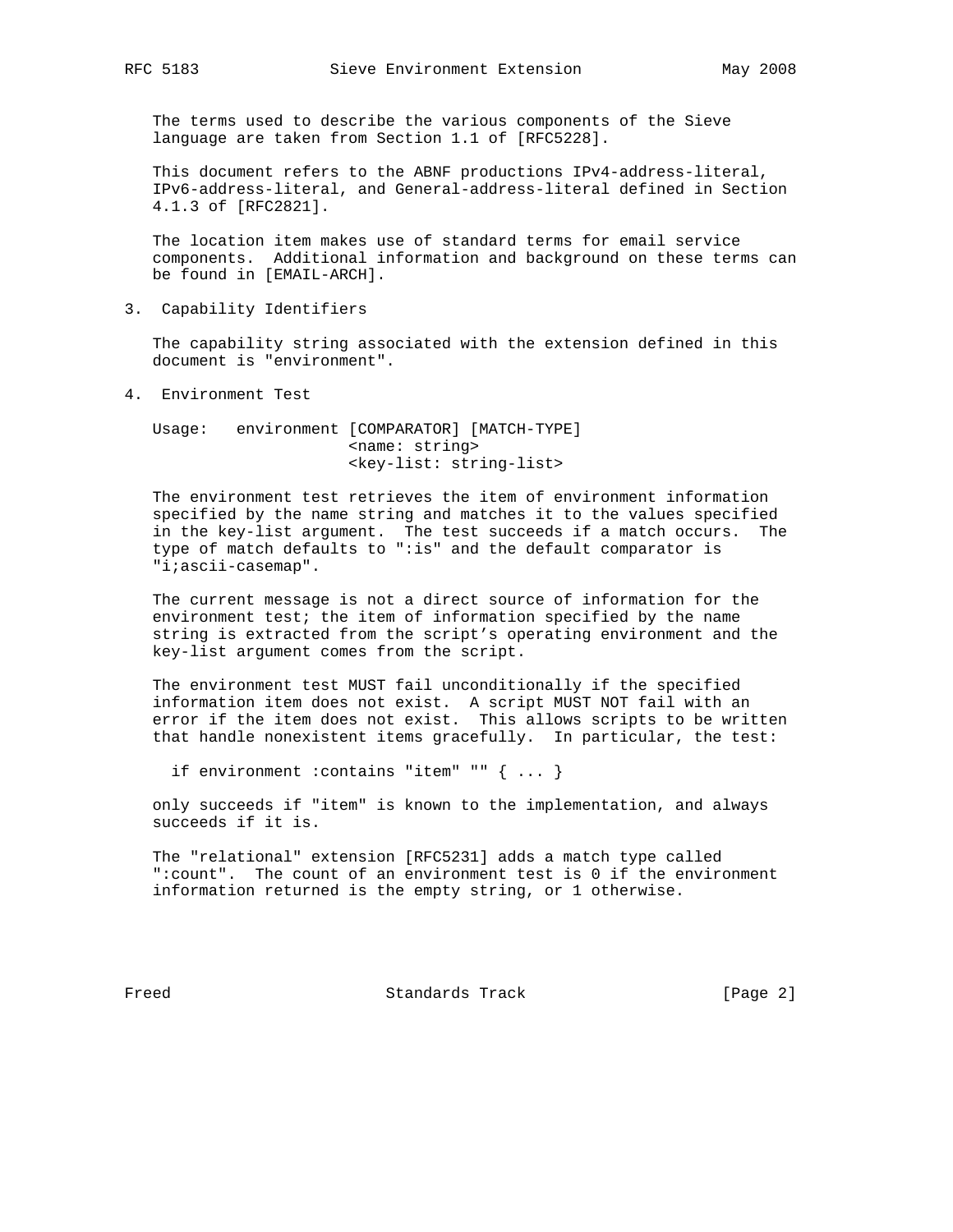Environment items can be standardized or vendor-defined. An IANA registry is defined for both types of items. Extensions designed for

 interoperable use SHOULD be defined in standards track or experimental RFCs.

#### 4.1. Initial Standard Environment Items

The initial set of standardized environment items is as follows:

- "domain" => The primary DNS domain associated with the Sieve execution context, usually but not always a proper suffix of the host name.
- "host" => The fully-qualified domain name of the host where the Sieve script is executing.

"location"

- => Sieve evaluation can be performed at various different points as messages are processed. This item provides additional information about the type of service that is evaluating the script. Possible values are "MTA", meaning the Sieve is being evaluated by a Message Transfer Agent, "MDA", meaning evaluation is being performed by a Mail Delivery Agent, "MUA", meaning evaluation is being performed by a Mail User Agent, and "MS", meaning evaluation is being performed by a Message Store. Additional information and background on these terms can be found in [EMAIL-ARCH].
- "name" => The product name associated with the Sieve interpreter.
- "phase" => The point relative to final delivery where the Sieve script is being evaluated. Possible values are "pre", "during", and "post", referring respectively to processing before, during, and after final delivery has taken place.

"remote-host"

 => Host name of remote SMTP/LMTP/Submission client expressed as a Fully Qualified Domain Name (FQDN), if applicable and available. The empty string will be returned if for some reason this information cannot be obtained for the current client.

Freed Standards Track [Page 3]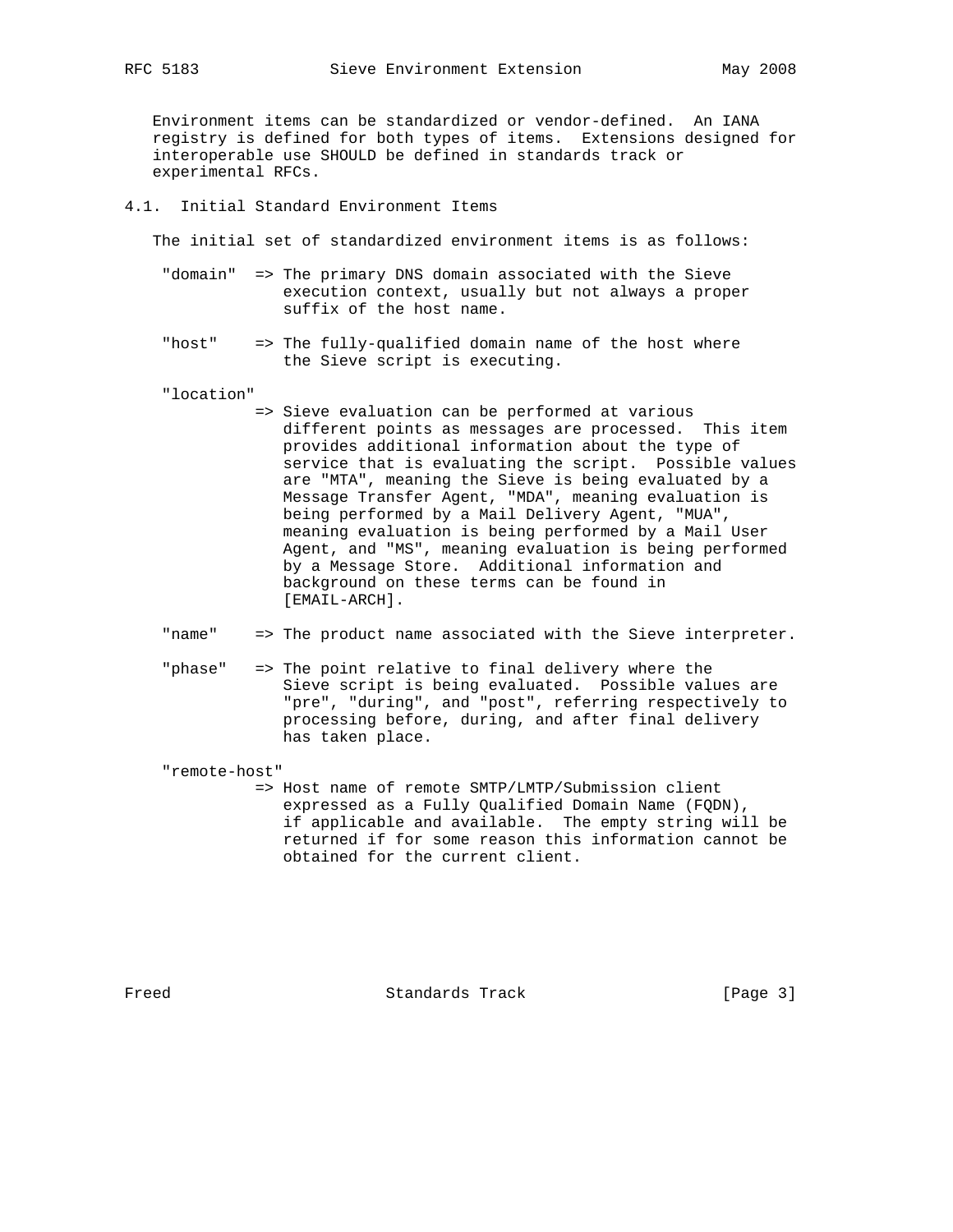"remote-ip"

- => IP address of remote SMTP/LMTP/Submission client, if applicable and available. IPv4, IPv6, and other types of addresses are respectively represented in the formats defined by the IPv4-address-literal, IPv6-address-literal, and General-address-literal productions defined in Section 4.1.3 of [RFC2821].
- "version" => The product version associated with the Sieve interpreter. The meaning of the product version string is product-specific and should always be considered in the context of the product name given by the "name" item.

 Implementations SHOULD support as many of the items on this initial list as possible. Additional standardized items can only be defined in standards-track or experimental RFCs.

4.2. Vendor-defined Environment Items

 Environment item names beginning with "vnd." represent vendor-defined extensions. Such extensions are not defined by Internet standards or RFCs, but are still registered with IANA in order to prevent conflicts.

4.3. IANA Registration of Environment Items

 A registry of environment items is provided by IANA. Item names may be registered on a first-come, first-served basis.

 Groups of items defined in a standards track or experimental RFC MAY choose to use a common name prefix of the form "name.", where "name" is a string that identifies the group of related items.

 Items not defined in a standards track or experimental RFC MUST have a name that begins with the "vnd." prefix, and this prefix is followed by the name of the vendor or product, such as "vnd.acme.rocket-sled-status".

Freed Standards Track [Page 4]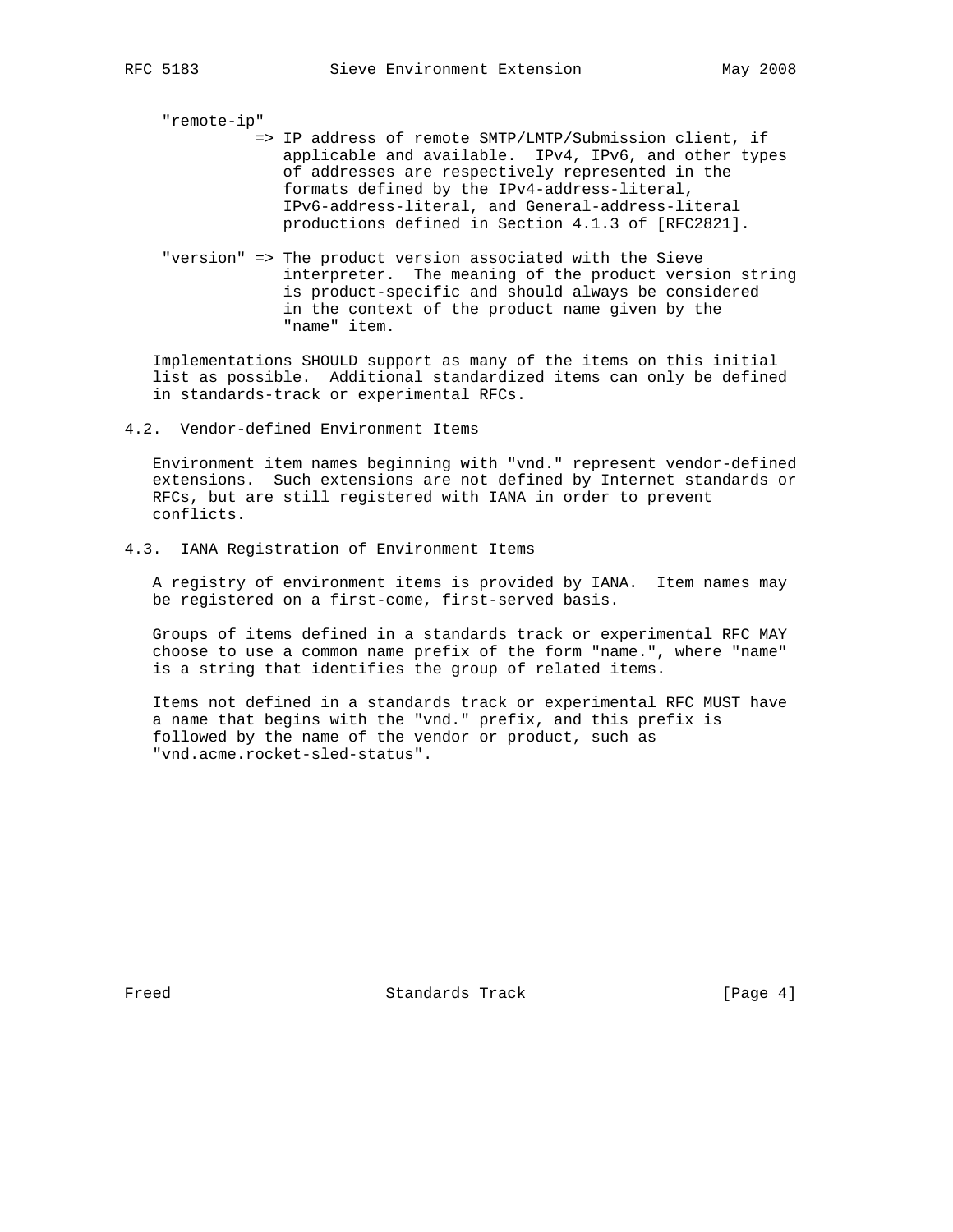### 4.3.1. Template for Environment Registrations

 The following template is to be used for registering new Sieve environment item names with IANA.

 To: iana@iana.org Subject: Registration of new Sieve environment item

 Item name: [the string for use in the 'environment' test] Description: [a brief description of the semantics of the value the item returns]

RFC number: [for extensions published as RFCs] Contact address: [email and/or physical address to contact for additional information]

 Multiple items and descriptions MAY be specified in a single registration request. Both standardized and vendor-defined items use this form.

5. Security Considerations

 The environment extension may be used to obtain information about the system the Sieve implementation is running on. This information in turn may reveal details about service provider or enterprise infrastructure.

 An implementation can use any technique to determine the remote-host environment item defined in this specification, and the trustworthiness of the result will vary. One common method will be to perform a PTR DNS lookup on the client IP address. This information may come from an untrusted source. For example, the test:

if environment :matches "remote-host" "\*.example.com" { ... }

 is not a good way to test whether the message came from "outside" because anyone who can create a PTR record can create one that refers to whatever domain they choose.

 All of the security considerations given in the base Sieve specification also apply to this extension.

Freed Standards Track [Page 5]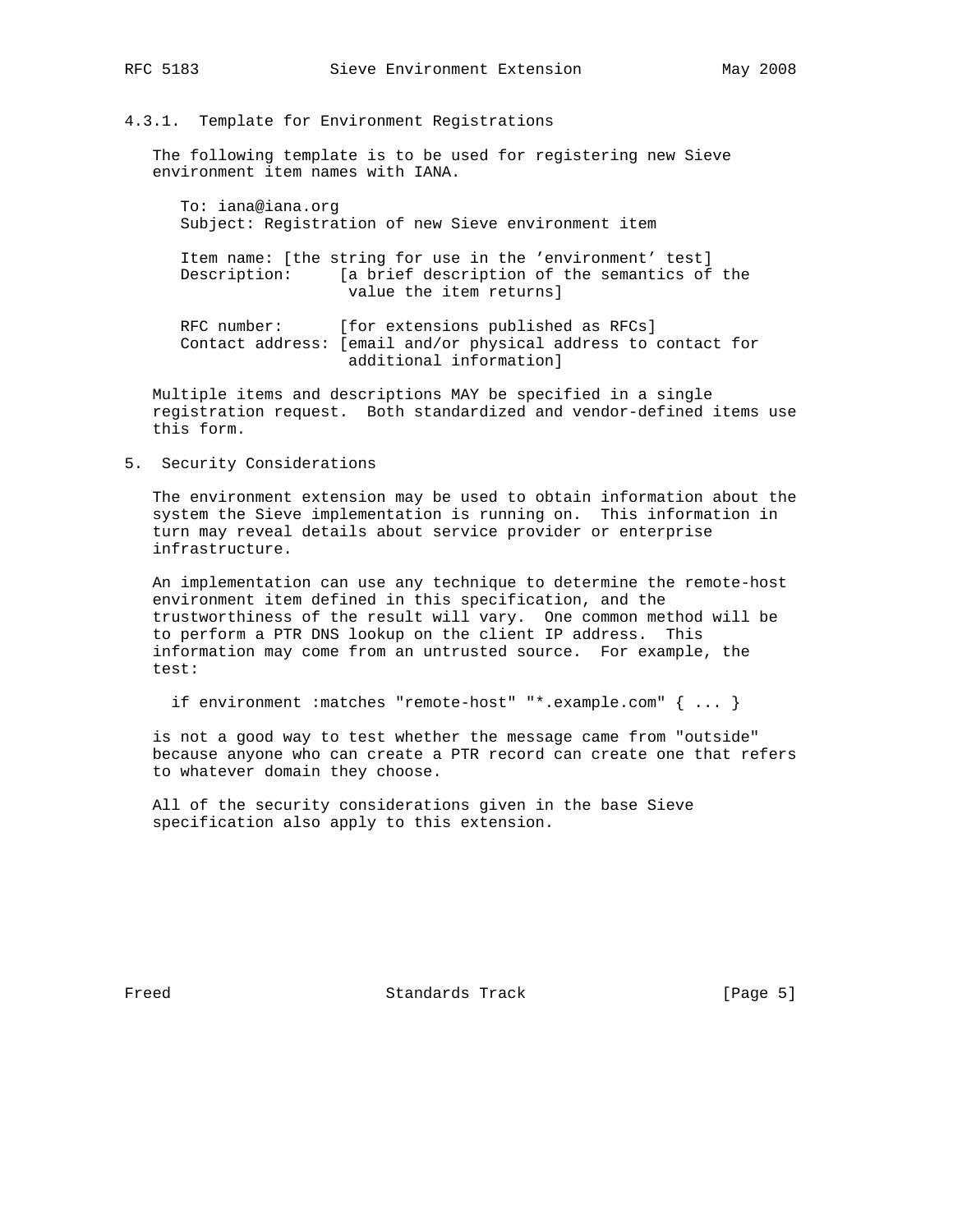## 6. IANA Considerations

 The following template specifies the IANA registration of the Sieve extension specified in this document:

 To: iana@iana.org Subject: Registration of new Sieve extension Capability name: environment Description: The "environment" extension provides a new environment test that can be used to implement scripts that behave differently when moved from one system to another or otherwise operated in different contexts. RFC number: RFC 5183 Contact address: Sieve discussion list <ietf-mta-filters@imc.org>

 This specification also defines a new IANA registry for Sieve environment item names. The specifics of this registry are given in Section 4.3. The initial contents of the registry are given in the following section.

Freed Standards Track [Page 6]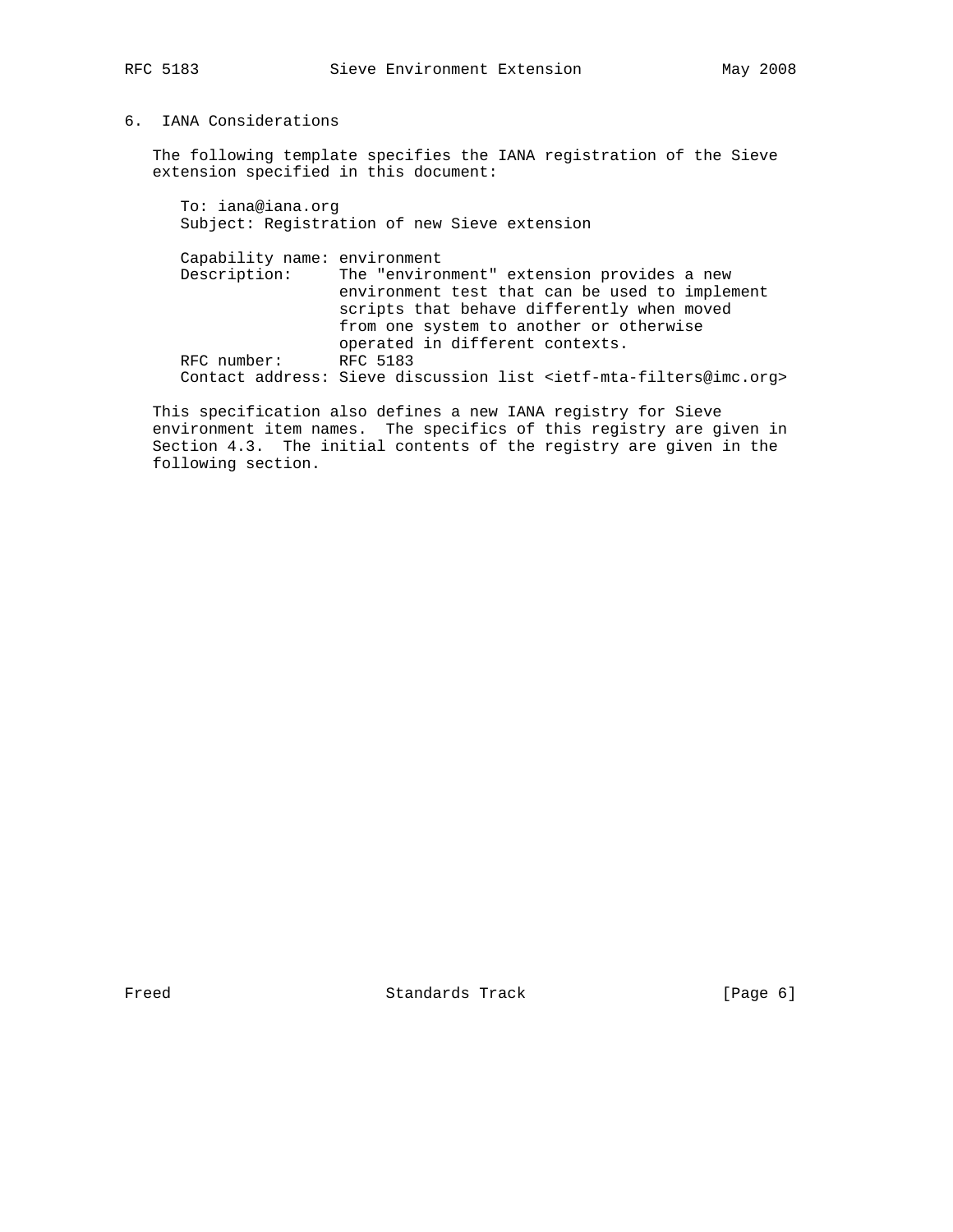## 6.1. Initial Environment Item Registrations

 The following template specifies the initial IANA registrations for the environment items defined in this document:

 To: iana@iana.org Subject: Registration of new Sieve environment items Capability name: domain Description: The primary DNS domain associated with the Sieve execution context, usually but not always a proper suffix of the host name. Capability name: host Description: The fully-qualified domain name of the host where the Sieve script is executing. Capability name: location Description: Type of service executing the Sieve script. Capability name: name Description: The product name associated with the Sieve interpreter. Capability name: phase Description: Point relative to final delivery at which the Sieve script is being evaluated. Capability name: remote-host Description: Host name of remote SMTP client, if applicable and available. Capability name: remote-ip Description: IP address of remote SMTP client, if applicable and available. Capability name: version Description: The product version associated with the Sieve interpreter. RFC number: RFC 5183 Contact address: Sieve discussion list <ietf-mta-filters@imc.org>

Freed Standards Track [Page 7]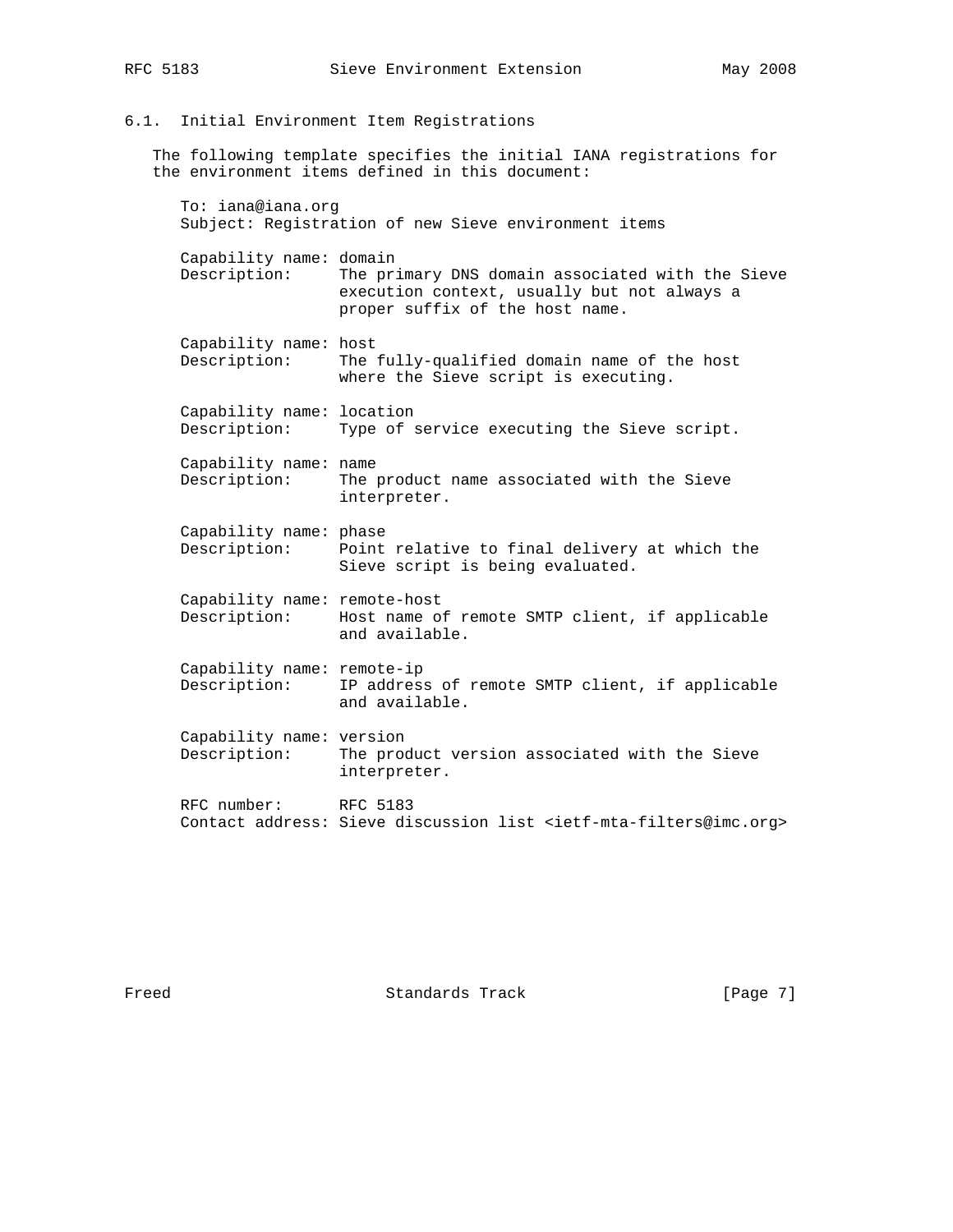- 7. References
- 7.1. Normative references

| [RFC2119]                   | Bradner, S., "Key words for use in RFCs to Indicate<br>Requirement Levels", BCP 14, RFC 2119, March 1997. |
|-----------------------------|-----------------------------------------------------------------------------------------------------------|
| [RFC2821]                   | Klensin, J., "Simple Mail Transfer Protocol", RFC 2821,<br>April 2001.                                    |
| [RFC5228]                   | Guenther, P. and T. Showalter, "Sieve: An Email<br>Filtering Language", RFC 5228, January 2008.           |
| [RFC5231]                   | Segmuller, W. and B. Leiba, "Sieve Email Filtering:<br>Relational Extension", RFC 5231, January 2008.     |
| 7.2. Informative references |                                                                                                           |

- [EMAIL-ARCH] Crocker, D., "Internet Mail Architecture", Work in Progress, February 2008.
- [RFC3501] Crispin, M., "INTERNET MESSAGE ACCESS PROTOCOL -VERSION 4rev1", RFC 3501, March 2003.

Standards Track [Page 8]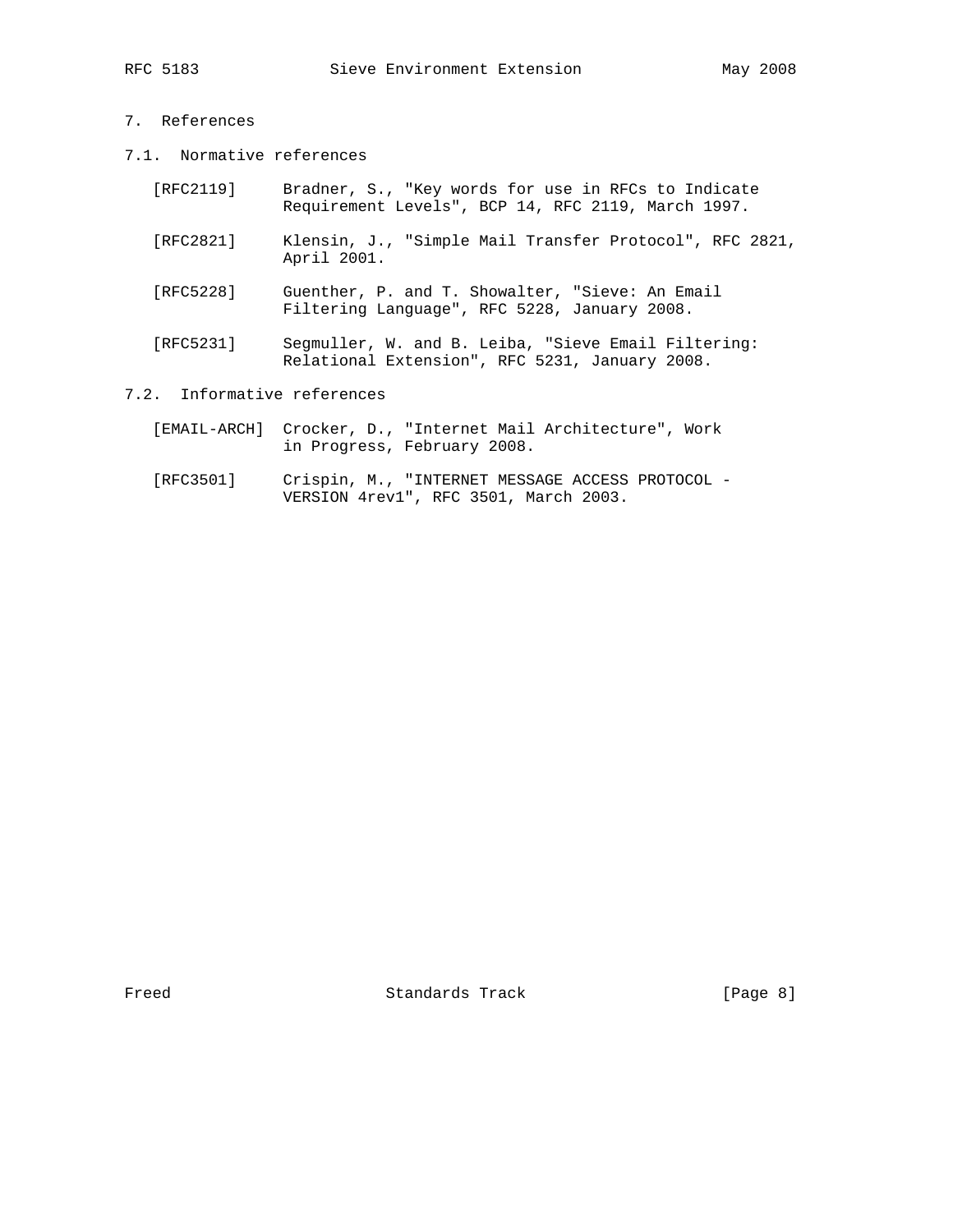# Appendix A. Acknowledgements

 Brian Carpenter, Dave Crocker, Cyrus Daboo, Philip Guenther, Kjetil Torgrim Homme, John Klensin, Mark Mallett, Alexey Melnikov, and Dilyan Palauzo provided helpful suggestions and corrections.

Author's Address

 Ned Freed Sun Microsystems 3401 Centrelake Drive, Suite 410 Ontario, CA 92761-1205 USA

 Phone: +1 909 457 4293 EMail: ned.freed@mrochek.com

Freed Standards Track [Page 9]